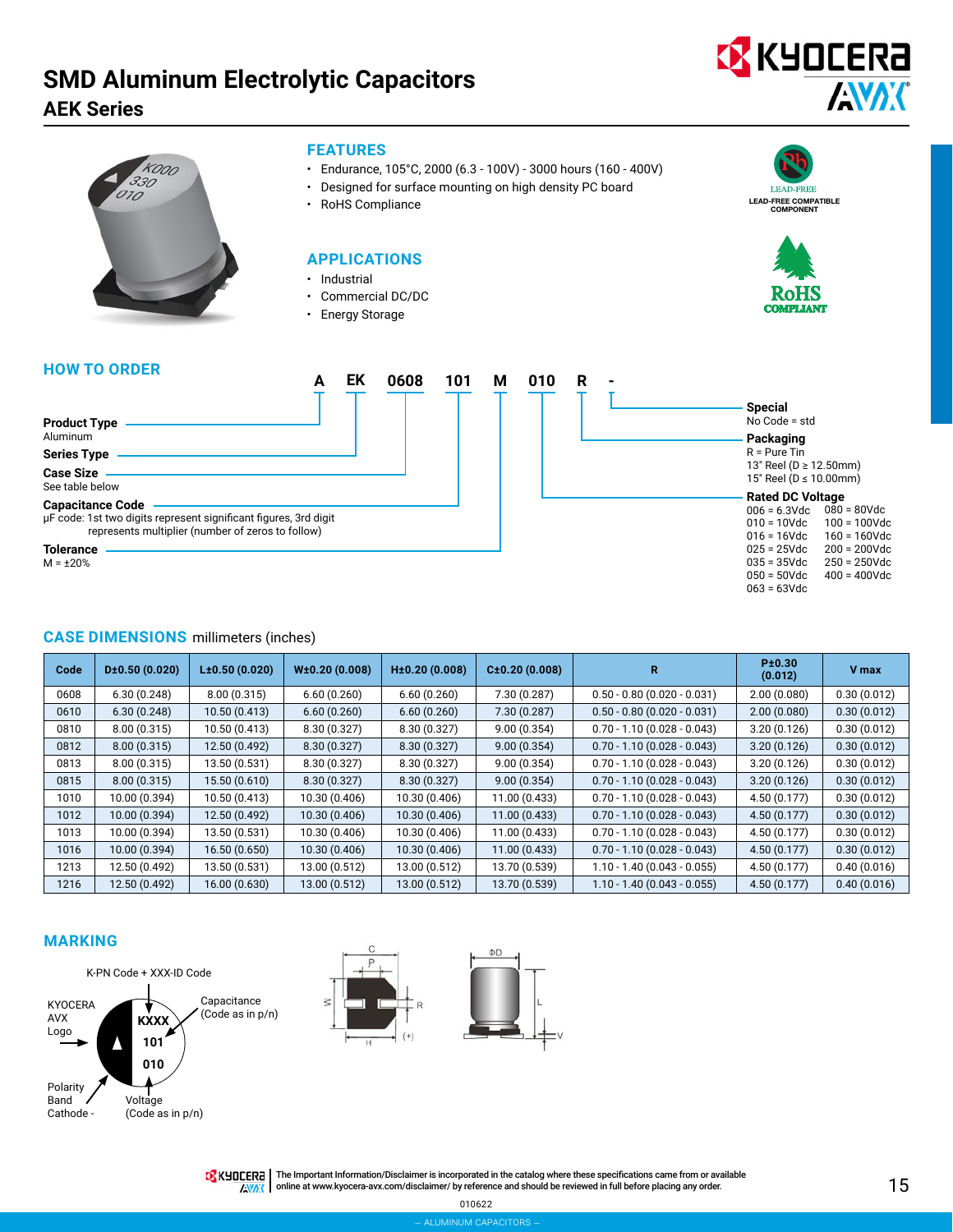

## **TECHNICAL SPECIFICATIONS**

| <b>Category Temperature Range:</b> |                                                                                                                     | -55°C to + 105°C (6.3 - 100V), -40°C to +105°C (160 - 400V)  |              |  |  |  |  |
|------------------------------------|---------------------------------------------------------------------------------------------------------------------|--------------------------------------------------------------|--------------|--|--|--|--|
| <b>Capacitance Range:</b>          | At 20°C,120Hz                                                                                                       | 1.0uF to 1000uF                                              |              |  |  |  |  |
| <b>Capacitance Tolerance:</b>      | At 20°C.120Hz                                                                                                       | ±20%                                                         |              |  |  |  |  |
| <b>Dissipation Factor (%)</b>      | <b>Measurement Frequency:</b><br>120Hz at $20^{\circ}$ C                                                            | Please see the Ratings and Part Number Reference Table below |              |  |  |  |  |
| <b>Leakage Current</b>             |                                                                                                                     | $6.3 - 100V$                                                 | $160 - 400V$ |  |  |  |  |
|                                    | Rated voltage at 20°C*<br>$l \leq 0.01$ CV or 3µA, whichever is greater (2min)<br>$I \leq 0.04CV + 100\mu A (1min)$ |                                                              |              |  |  |  |  |

\* Note: In the case of an anomalous reading, re-measure the leakage current after following voltage treatment: Voltage treatment: DC rated voltage to be applied to the capacitors for 120 minutes at 105°C.

# **CAPACITANCE AND RATED VOLTAGE RANGE (FIGURE DENOTES CASE SIZE)**

|      | <b>Capacitance</b> | Rated Voltage DC (V <sub>B</sub> ) |            |            |            |      |      |      |            |             |             |             |             |       |
|------|--------------------|------------------------------------|------------|------------|------------|------|------|------|------------|-------------|-------------|-------------|-------------|-------|
| μF   | Code               | 6.3V                               | <b>10V</b> | <b>16V</b> | <b>25V</b> | 35V  | 50V  | 63V  | <b>80V</b> | <b>100V</b> | <b>160V</b> | <b>200V</b> | <b>250V</b> | 400V  |
| 1.0  | 1 <sub>R0</sub>    |                                    |            |            |            |      |      |      |            |             |             |             |             | 0608* |
| 1.5  | <b>1R5</b>         |                                    |            |            |            |      |      |      |            |             |             |             |             | 0610  |
| 2.2  | 2R2                |                                    |            |            |            |      |      |      |            |             |             |             | 0608*       | 0610  |
| 3.3  | 3R3                |                                    |            |            |            |      |      |      |            |             |             |             | 0608*       | 0810  |
| 4.7  | 4R7                |                                    |            |            |            |      |      |      |            |             |             |             | 0810        | 0812  |
| 5.6  | 5R6                |                                    |            |            |            |      |      |      |            |             |             |             |             | 0812  |
| 6.8  | 6R8                |                                    |            |            |            |      |      |      |            |             |             |             |             | 0813  |
| 8.2  | 8R2                |                                    |            |            |            |      |      |      |            |             |             |             |             | 0815  |
| 10   | 100                |                                    |            |            |            |      |      |      | 0608       | 0608        | 1010        | 0810        | 0812        | 1013  |
| 15   | 150                |                                    |            |            |            |      |      |      |            |             | 0812        | 0813        |             | 1016  |
| 22   | 220                |                                    |            |            |            |      | 0608 | 0608 | 0810       | 0810        | 1012        |             | 1016        |       |
| 33   | 330                |                                    |            |            |            |      | 0608 | 0810 | 0810       | 1010        | 1013        |             |             |       |
| 47   | 470                |                                    |            |            | 0608       | 0608 | 0810 | 1010 | 1010       | 1010        | 1016        |             |             |       |
| 100  | 101                |                                    | 0608       | 0608       | 0608       | 0810 | 1010 | 1010 | 1012       | 1213        |             |             |             |       |
| 150  | 151                |                                    |            | 0608       |            |      |      |      | 1213       |             |             |             |             |       |
| 220  | 221                | 0608                               | 0608       | 0810       | 0810       | 1010 |      | 1213 | 1216       |             |             |             |             |       |
| 330  | 331                | 0810                               | 0810       | 0810       | 1010       | 1012 | 1216 |      |            |             |             |             |             |       |
| 470  | 471                |                                    | 0810       | 1010       | 1012       |      |      |      |            |             |             |             |             |       |
| 820  | 821                |                                    | 1010       |            |            |      |      |      |            |             |             |             |             |       |
| 1000 | 102                | 1010                               |            |            |            |      |      |      |            |             |             |             |             |       |

Released ratings

\* L dimensions (height) reduced to 7.70±0.50mm

# **RATINGS & PART NUMBER REFERENCE**

| <b>Part Number</b> | <b>Case Size</b> | Capacitance<br>$(\mu F)$ | <b>Rated Voltage</b><br>(V) | DF Max.<br>(%) | <b>ESR Max.</b><br>@100kHz(0) | <b>100kHz RMS Current</b><br>(mA) |  |  |  |
|--------------------|------------------|--------------------------|-----------------------------|----------------|-------------------------------|-----------------------------------|--|--|--|
|                    |                  |                          | 6.3 Volt                    |                |                               |                                   |  |  |  |
| AEK0608221M006R    | 0608             | 220                      | 6.3                         | 30             | 0.68                          | 160                               |  |  |  |
| AEK0810331M006R    | 0810             | 330                      | 6.3                         | 40             | 0.3                           | 340                               |  |  |  |
| AEK1010102M006R    | 1010             | 1000                     | 6.3                         | 40             | 0.28                          | 860                               |  |  |  |
| 10 Volt            |                  |                          |                             |                |                               |                                   |  |  |  |
| AEK0608101M010R    | 0608             | 100                      | 10                          | 24             | 0.68                          | 175                               |  |  |  |
| AEK0608221M010R    | 0608             | 220                      | 10                          | 24             | 0.68                          | 180                               |  |  |  |
| AEK0810331M010R    | 0810             | 330                      | 10                          | 30             | 0.3                           | 340                               |  |  |  |
| AEK0810471M010R    | 0810             | 470                      | 10                          | 30             | 0.3                           | 360                               |  |  |  |
| AEK1010821M010R    | 1010             | 820                      | 10                          | 30             | 0.28                          | 860                               |  |  |  |
|                    |                  |                          | 16 Volt                     |                |                               |                                   |  |  |  |
| AEK0608101M016R    | 0608             | 100                      | 16                          | 20             | 0.68                          | 175                               |  |  |  |
| AEK0608151M016R    | 0608             | 150                      | 16                          | 20             | 0.68                          | 190                               |  |  |  |
| AEK0810221M016R    | 0810             | 220                      | 16                          | 26             | 0.3                           | 500                               |  |  |  |
| AEK0810331M016R    | 0810             | 330                      | 16                          | 26             | 0.3                           | 545                               |  |  |  |
| AEK1010471M016R    | 1010             | 470                      | 16                          | 26             | 0.28                          | 800                               |  |  |  |

All technical data relates to an ambient temperature of +25C. Capacitance and DF are measured at 120Hz, 0.5RMS with DC bias of 2.2 volts. DCL is measured at rated voltage after 5 minutes.<br>\* L dimension (height) reduced to

THE IMPO THE Important Information/Disclaimer is incorporated in the catalog where these specifications came from or available AVAX online at [www.kyocera-avx.com/disclaimer/](http://www.kyocera-avx.com/disclaimer/) by reference and should be reviewed in full before placing any order.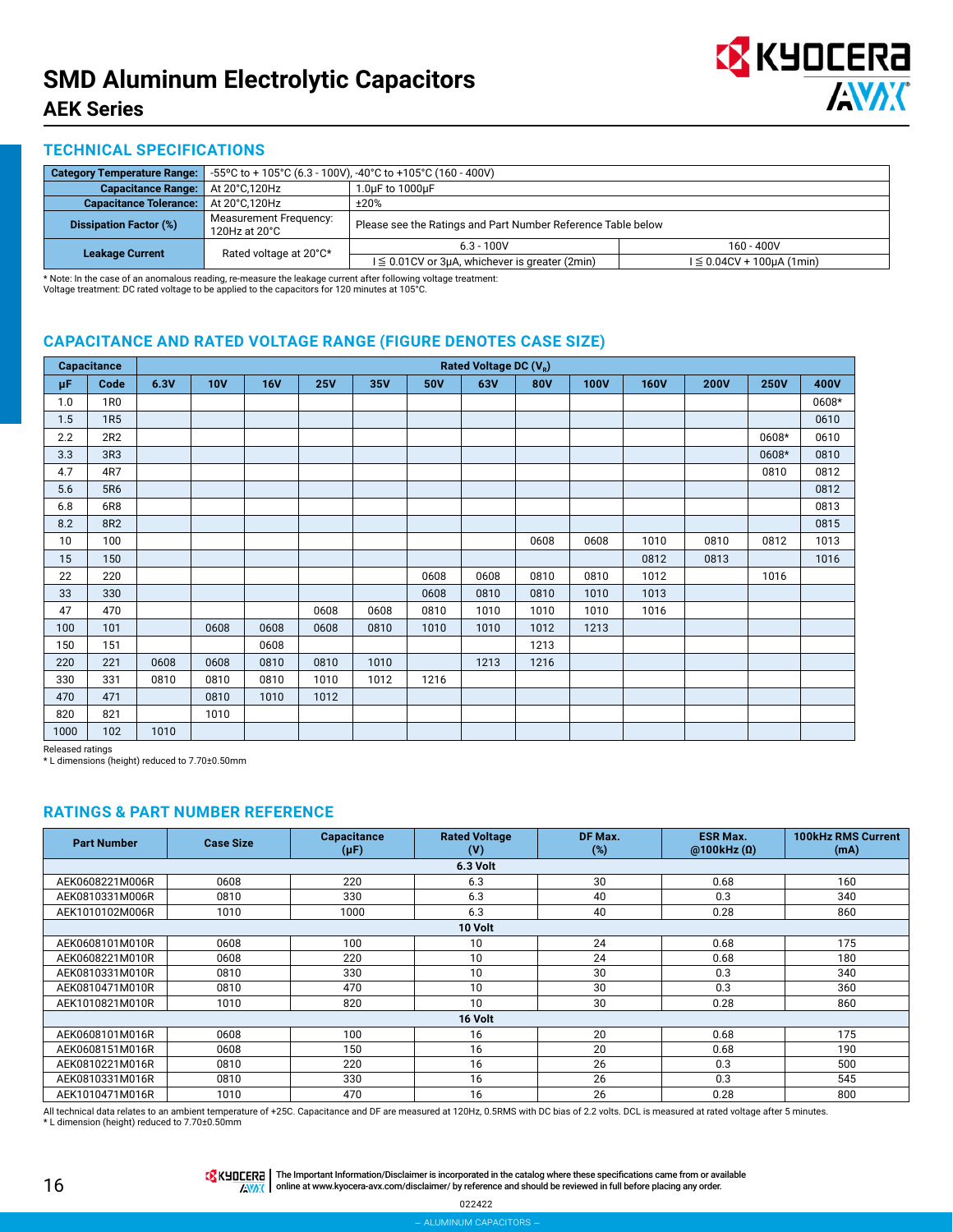| <b>EX</b> KYOCERA |  |            |
|-------------------|--|------------|
|                   |  | <b>AVX</b> |

| <b>Part Number</b>                 | <b>Case Size</b> | <b>Capacitance</b><br>$(\mu F)$ | <b>Rated Voltage</b><br>(V) | DF Max.<br>$(\%)$ | <b>ESR Max.</b><br>@100kHz(0) | 100kHz RMS Current<br>(mA) |
|------------------------------------|------------------|---------------------------------|-----------------------------|-------------------|-------------------------------|----------------------------|
|                                    |                  |                                 | 25 Volt                     |                   |                               |                            |
| AEK0608470M025R                    | 0608             | 47                              | 25                          | 16                | 0.68                          | 180                        |
| AEK0608101M025R                    | 0608             | 100                             | 25                          | 16                | 0.68                          | 205                        |
| AEK0810221M025R                    | 0810             | 220                             | 25                          | 16                | 0.3                           | 550                        |
| AEK1010331M025R                    | 1010             | 330                             | 25                          | 16                | 0.28                          | 780                        |
| AEK1012471M025R                    | 1012             | 470                             | 25                          | 16                | 0.15                          | 875                        |
|                                    |                  |                                 | 35 Volt                     |                   |                               |                            |
| AEK0608470M035R                    | 0608             | 47                              | 35                          | 14                | 0.68                          | 210                        |
| AEK0810101M035R                    | 0810             | 100                             | 35                          | 14                | 0.3                           | 575                        |
| AEK1010221M035R                    | 1010             | 220                             | 35                          | 14                | 0.28                          | 835                        |
| AEK1012331M035R                    | 1012             | 330                             | 35                          | 14                | 0.15                          | 900                        |
|                                    |                  |                                 | 50 Volt                     |                   |                               |                            |
| AEK0608220M050R                    | 0608             | 22                              | 50                          | 12                | 1.36                          | 175<br>180                 |
| AEK0608330M050R<br>AEK0810470M050R | 0608<br>0810     | 33<br>47                        | 50<br>50                    | 12<br>12          | 1.36<br>0.6                   | 540                        |
| AEK1010101M050R                    | 1010             | 100                             | 50                          | 12                | 0.45                          | 700                        |
| AEK1216331M050R                    | 1216             | 330                             | 50                          | 12                | 0.15                          | 1180                       |
|                                    |                  |                                 | 63 Volt                     |                   |                               |                            |
| AEK0608220M063R                    | 0608             | 22                              | 63                          | 12                | 4.2                           | 150                        |
| AEK0810330M063R                    | 0810             | 33                              | 63                          | 12                | 1.16                          | 375                        |
| AEK0810470M063R                    | 0810             | 47                              | 63                          | $\overline{12}$   | 1.16                          | 450                        |
| AEK1010101M063R                    | 1010             | 100                             | 63                          | 12                | 0.67                          | 575                        |
| AEK1213221M063R                    | 1213             | 220                             | 63                          | 12                | 0.28                          | 890                        |
|                                    |                  |                                 | 80 Volt                     |                   |                               |                            |
| AEK0608100M080R                    | 0608             | 10                              | 80                          | 12                | 4.8                           | 140                        |
| AEK0810220M080R                    | 0810             | 22                              | 80                          | 12                | 1.95                          | 375                        |
| AEK0810330M080R                    | 0810             | 33                              | 80                          | 12                | 1.95                          | 450                        |
| AEK1010470M080R                    | 1010             | 47                              | 80                          | 12                | 1.24                          | 575                        |
| AEK1012101M080R                    | 1012             | 100                             | 80                          | $\overline{12}$   | 1.24                          | 600                        |
| AEK1213151M080R                    | 1213             | 150                             | 80                          | 12                | 0.54                          | 800                        |
| AEK1216221M080R                    | 1216             | 220                             | 80                          | 12                | 0.46                          | 960                        |
|                                    |                  |                                 | <b>100 Volt</b>             |                   |                               |                            |
| AEK0608100M100R                    | 0608             | 10                              | 100                         | 12                | 5                             | 135                        |
| AEK0810220M100R                    | 0810             | 22                              | 100                         | 12                | 2.5                           | 345                        |
| AEK1010330M100R                    | 1010             | 33                              | 100                         | 12                | 1.6                           | 560                        |
| AEK1010470M100R                    | 1010             | 47                              | 100                         | 12                | 1.6                           | 575                        |
| AEK1213101M100R                    | 1213             | 100                             | 100                         | 12                | 0.65                          | 680                        |
|                                    |                  |                                 | 160 Volt                    |                   |                               |                            |
| AEK1010100M160R<br>AEK0812150M160R | 1010<br>0812     | 10<br>15                        | 160<br>160                  | 15<br>15          | 16<br>14                      | 90<br>136                  |
| AEK1012220M160R                    | 1012             | 22                              | 160                         | 15                | 12                            | 170                        |
| AEK1013330M160R                    | 1013             | 33                              | 160                         | 15                | 9                             | 215                        |
| AEK1016470M160R                    | 1016             | 47                              | 160                         | 15                | 8                             | 380                        |
|                                    |                  |                                 | <b>200 Volt</b>             |                   |                               |                            |
| AEK0810100M200R                    | 0810             | 10                              | 200                         | 15                | 16                            | 110                        |
| AEK0813150M200R                    | 0813             | 15                              | 200                         | 15                | 14                            | 170                        |
|                                    |                  |                                 | <b>250 Volt</b>             |                   |                               |                            |
| AEK06082R2M250R*                   | 0608             | 2.2                             | 250                         | 15                | 35                            | 52                         |
| AEK06083R3M250R*                   | 0608             | 3.3                             | 250                         | 15                | 32                            | 68                         |
| AEK08104R7M250R                    | 0810             | 4.7                             | 250                         | 15                | 20                            | 96                         |
| AEK0812100M250R                    | 0812             | 10                              | 250                         | 15                | 16                            | 166                        |
| AEK1016220M250R                    | 1016             | 22                              | 250                         | 15                | 12                            | 300                        |
|                                    |                  |                                 | <b>400 Volt</b>             |                   |                               |                            |
| AEK06081R0M400R*                   | 0608             | $\mathbf{1}$                    | 400                         | 20                | 78                            | 28                         |
| AEK06101R5M400R                    | 0610             | 1.5                             | 400                         | 20                | 75                            | 36                         |
| AEK06102R2M400R                    | 0610             | 2.2                             | 400                         | 20                | 35                            | 44                         |
| AEK08103R3M400R                    | 0810             | 3.3                             | 400                         | 20                | 32                            | 64                         |
| AEK08124R7M400R                    | 0812             | 4.7                             | 400                         | 20                | 26                            | 78                         |
| AEK08125R6M400R                    | 0812             | 5.6                             | 400                         | $\overline{20}$   | 24                            | 96                         |
| AEK08136R8M400R                    | 0813             | 6.8                             | 400                         | 20                | 22                            | 108                        |
| AEK08158R2M400R                    | 0815             | 8.2                             | 400                         | 20                | 20                            | 130                        |
| AEK1013100M400R                    | 1013             | 10                              | 400                         | 20                | 18                            | 140                        |
| AEK1016150M400R                    | 1016             | 15                              | 400                         | 20                | 16                            | 174                        |

All technical data relates to an ambient temperature of +25C. Capacitance and DF are measured at 120Hz, 0.5RMS with DC bias of 2.2 volts. DCL is measured at rated voltage after 5 minutes.<br>\* L dimension (height) reduced to

The Important Information/Disclaimer is incorporated in the catalog where these specifications came from or available<br>online at [www.kyocera-avx.com/disclaimer/](http://www.kyocera-avx.com/disclaimer/) by reference and should be reviewed in full before placing any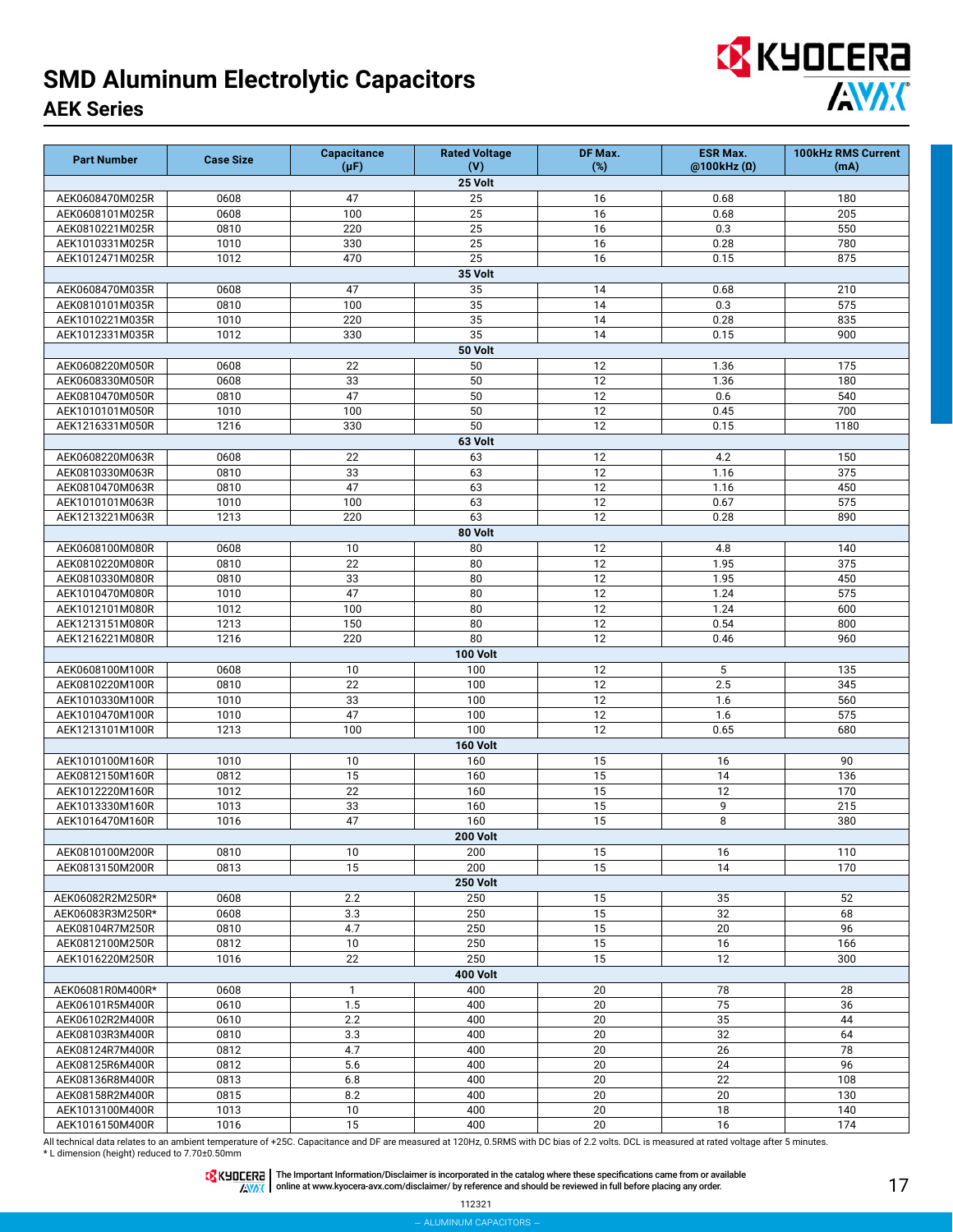

# **FREQUENCY COEFFICIENT OF PERMISSIBLE RIPPLE CURRENT**

| <b>Rated Voltage (Vdc)</b> | $120 - 1K(Hz)$ | $1K - 10K$ (Hz) | $10K - 100K (Hz)$ | $100K$ (Hz) |
|----------------------------|----------------|-----------------|-------------------|-------------|
| $6.3 - 400$                | ง.50           | 0.80            | 0.90              | 00. ا       |

Internal heating produced by ripple current will reduce the lifetime of capacitors, at a rate of halving the lifetime with every 5℃ rise. When long life performance is required in actual use the rms ripple current should be minimized.

# **QUALIFICATION TABLE**

| <b>Test</b>                                                      |                                                                         | <b>AEK series</b>                 |                                            |                                   |    |    |            |           |     |  |  |
|------------------------------------------------------------------|-------------------------------------------------------------------------|-----------------------------------|--------------------------------------------|-----------------------------------|----|----|------------|-----------|-----|--|--|
|                                                                  | <b>Condition</b>                                                        | <b>Characteristics</b>            |                                            |                                   |    |    |            |           |     |  |  |
| <b>Low Temperature Characteristics</b><br>(Max. Impedance Ratio) |                                                                         | <b>Rated Voltage (V)</b>          | 6.3                                        | 10                                | 16 | 25 | $35 - 100$ | 160 - 250 | 400 |  |  |
|                                                                  | At 120Hz                                                                | Z(-25°C)/Z(+20°C)                 | 4                                          | З                                 | c  |    |            | b         | 6   |  |  |
|                                                                  |                                                                         | $Z(-40^{\circ}C)/Z(+20^{\circ}C)$ | 10                                         | 8                                 | 6  |    |            | 10        | 18  |  |  |
|                                                                  | The specifications shall be met when the capacitors                     | $\Delta C/C$                      |                                            | $\leq$ ± 20% of the initial limit |    |    |            |           |     |  |  |
| <b>Endurance</b>                                                 | are restored to 20°C after rated voltage is applied for                 | l DF                              | $\leq$ 200% of the initial specified limit |                                   |    |    |            |           |     |  |  |
|                                                                  | a specified period of time at 105°C.                                    | <b>DCL</b>                        | $\leq$ the initial specified limit         |                                   |    |    |            |           |     |  |  |
| <b>Shelf Life</b>                                                | The following specifications shall be satisfied when                    | $\Delta C/C$                      |                                            | $\leq$ ± 20% of the initial limit |    |    |            |           |     |  |  |
|                                                                  | the capacitors are restored to 20°C after leaving                       | DF                                | $\leq$ 200% of the initial specified limit |                                   |    |    |            |           |     |  |  |
|                                                                  | them under no load at 105°C for 1,000 hours<br>(6.3 - 100V: 500 hours). | <b>DCL</b>                        | $\leq$ 200% of the initial specified limit |                                   |    |    |            |           |     |  |  |

#### **REFLOW**

| Diameter (mm)               | $\Phi$ 6.3                                                     | $\Phi$ 8           | $\Phi$ 10    | Φ12.5        |  |  |  |  |  |  |
|-----------------------------|----------------------------------------------------------------|--------------------|--------------|--------------|--|--|--|--|--|--|
| <b>Peak Temperature</b>     |                                                                | 260°C, 5 sec. max. |              |              |  |  |  |  |  |  |
| <b>Preheat Temperature</b>  | 100°C to 180°C, 150 sec. max.<br>100°C to 200°C, 180 sec. max. |                    |              |              |  |  |  |  |  |  |
| Duration at 200°C or higher | 90 sec. max.                                                   | 90 sec. max.       | 60 sec. max. | 60 sec. max. |  |  |  |  |  |  |
| Duration at 230°C or higher | 40 sec. max.                                                   | 30 sec. max.       | 30 sec. max. |              |  |  |  |  |  |  |
| <b>Reflow Number</b>        | Twice* or less                                                 |                    |              |              |  |  |  |  |  |  |

\*if twice then need to be at least 2hrs between reflows

#### **STORAGE**

- 1. It is recommended to keep capacitors between the ambient temperatures of 5°C to 35°C (If between 35 to 85°C, it should be less than three months), and the relative humidity of 75% or below.
- 2. Confirm that the environment does not have any of the following conditions:
	- Damp conditions such as water, saltwater spray, or oil spray or fumes. High humidity or humidity condensation situations
	- In an atmosphere filled with toxic gasses (such as hydrogen sulfide, sulfurous acid, nitrous acid, chlorine, ammonia, etc.)
	- Being exposed to direct sunlight, ozone, ultraviolet ray, or radiation
	- Being exposed to acidic or alkaline solutions
	- Under severe conditions where vibration and / or mechanical shock exceed the applicable ranges of the specification

#### 3. Storage time:

• Before unseal: within 2 years after delivery

THE Important Information/Disclaimer is incorporated in the catalog where these specifications came from or available **AWAX** online at [www.kyocera-avx.com/disclaimer/](http://www.kyocera-avx.com/disclaimer/) by reference and should be reviewed in full before placing any order.

010622